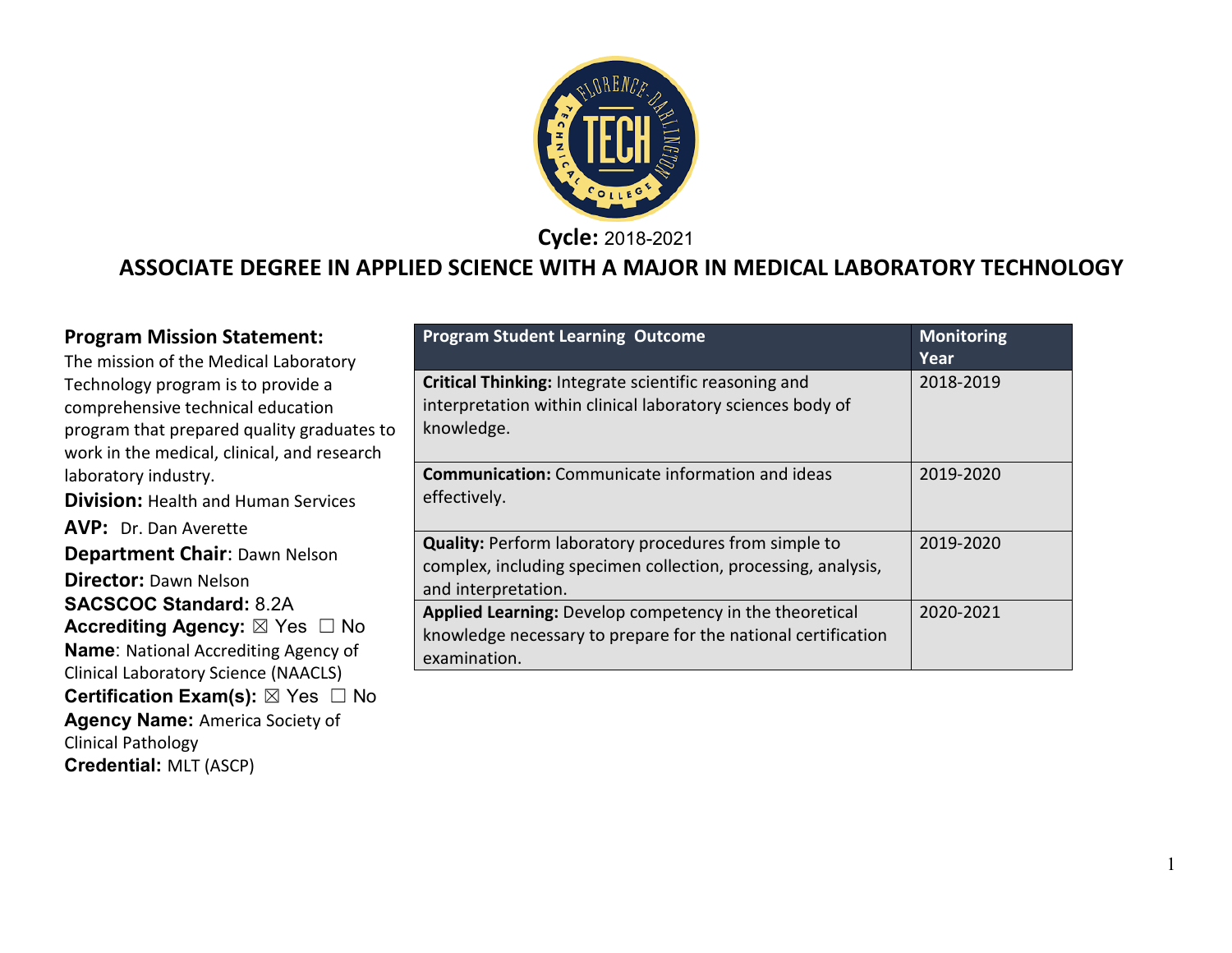# **STUDENT LEARNING OUTCOMES FOR AAS.MLT – 2018-2019**

| A. Program<br><b>Student Learning</b><br><b>Outcomes</b>                                                                                             | <b>B.</b> What<br>courses are<br><b>PSLOS</b><br><b>Assessed</b>                           | C. Methods for<br><b>Outcomes</b><br><b>Assessment</b>                                                                                                                                                                                                                                                                                                                                                                                                                                          | <b>D. Expected Level</b><br>of Program<br>Performance                       | E. Data<br><b>Collection</b>                                                                  | <b>F. Results</b>                                                                                                                                                                                                                                                                                                                                                        | <b>G. Plan For Improvement</b>                                                                                                                                                                                                                                                                                                                                                                                                                                                                                                                                                                                                                                                          |
|------------------------------------------------------------------------------------------------------------------------------------------------------|--------------------------------------------------------------------------------------------|-------------------------------------------------------------------------------------------------------------------------------------------------------------------------------------------------------------------------------------------------------------------------------------------------------------------------------------------------------------------------------------------------------------------------------------------------------------------------------------------------|-----------------------------------------------------------------------------|-----------------------------------------------------------------------------------------------|--------------------------------------------------------------------------------------------------------------------------------------------------------------------------------------------------------------------------------------------------------------------------------------------------------------------------------------------------------------------------|-----------------------------------------------------------------------------------------------------------------------------------------------------------------------------------------------------------------------------------------------------------------------------------------------------------------------------------------------------------------------------------------------------------------------------------------------------------------------------------------------------------------------------------------------------------------------------------------------------------------------------------------------------------------------------------------|
| What should the<br>graduates of your<br>program be able to<br>do?                                                                                    | Where do you<br>see evidence<br>that the<br>student can<br>do these<br>things?             | How does your<br>program evaluate<br>student/graduate<br>skills/abilities?                                                                                                                                                                                                                                                                                                                                                                                                                      | What is the expected<br>level of student<br>performance for the<br>program? | When will you<br>collect the data<br>needed to evaluate<br>the performance of<br>the program? | What are the<br>results of the<br>evaluation?<br><b>NOTE: include</b><br>student ratio with<br>all results.                                                                                                                                                                                                                                                              | How will you use this information<br>to improve the program                                                                                                                                                                                                                                                                                                                                                                                                                                                                                                                                                                                                                             |
| <b>Critical Thinking:</b><br>Integrate scientific<br>reasoning and<br>interpretation within<br>clinical laboratory<br>sciences body of<br>knowledge. | <b>MLT 102</b><br>Fundamentals<br>of MLT<br><b>MLT 104</b><br><b>Basic</b><br>Microbiology | Artifacts used for<br>this PSLO are a<br>combination of<br>didactic and<br>psychomotor<br>testing events that<br>encompasses two<br>MLT curriculum<br>classes. MLT 102<br>students are<br>introduced to the<br>use of a compound<br>microscope. MLT<br>104 provides<br>several<br>opportunities for<br>practice and<br>mastery of the<br>compound<br>microscope.<br>Student averages<br>were used for the<br>following<br>assessments.<br>Microscope<br>Practical I, Gram<br>stain Practical I. | 85% of the students<br>will receive 77% or<br>higher                        | <b>Fall 2018</b>                                                                              | 11 out of 12<br>students (91.2%)<br>received a 77% or<br>higher on the<br>artifacts chosen<br>for this<br>assessment.<br>The lowest score<br>for this artifact<br>was 64% and the<br>highest was 100%.<br>The Microscope<br>practical was the<br>first assessment<br>and the cohort<br>average was<br>92.4%. The gram<br>stain practical<br>cohort average<br>was 88.6%. | The expected level of learning was<br>met.<br>However, MLT faculty were not<br>satisfied with this particular<br>assessment. Gram staining<br>microscopy is a foundational skill<br>for the MLT. Students are<br>beginning to master this<br>technique, but they are not really<br>understanding the why.<br>The next time the course is taught<br>we will implement a written<br>homework component where the<br>student have to describe steps,<br>timing and reagents and what is<br>actually happening during the<br>staining procedure.<br>The next gram stain practical will<br>contain a short discussion<br>question where they will have to<br>summarize the staining process. |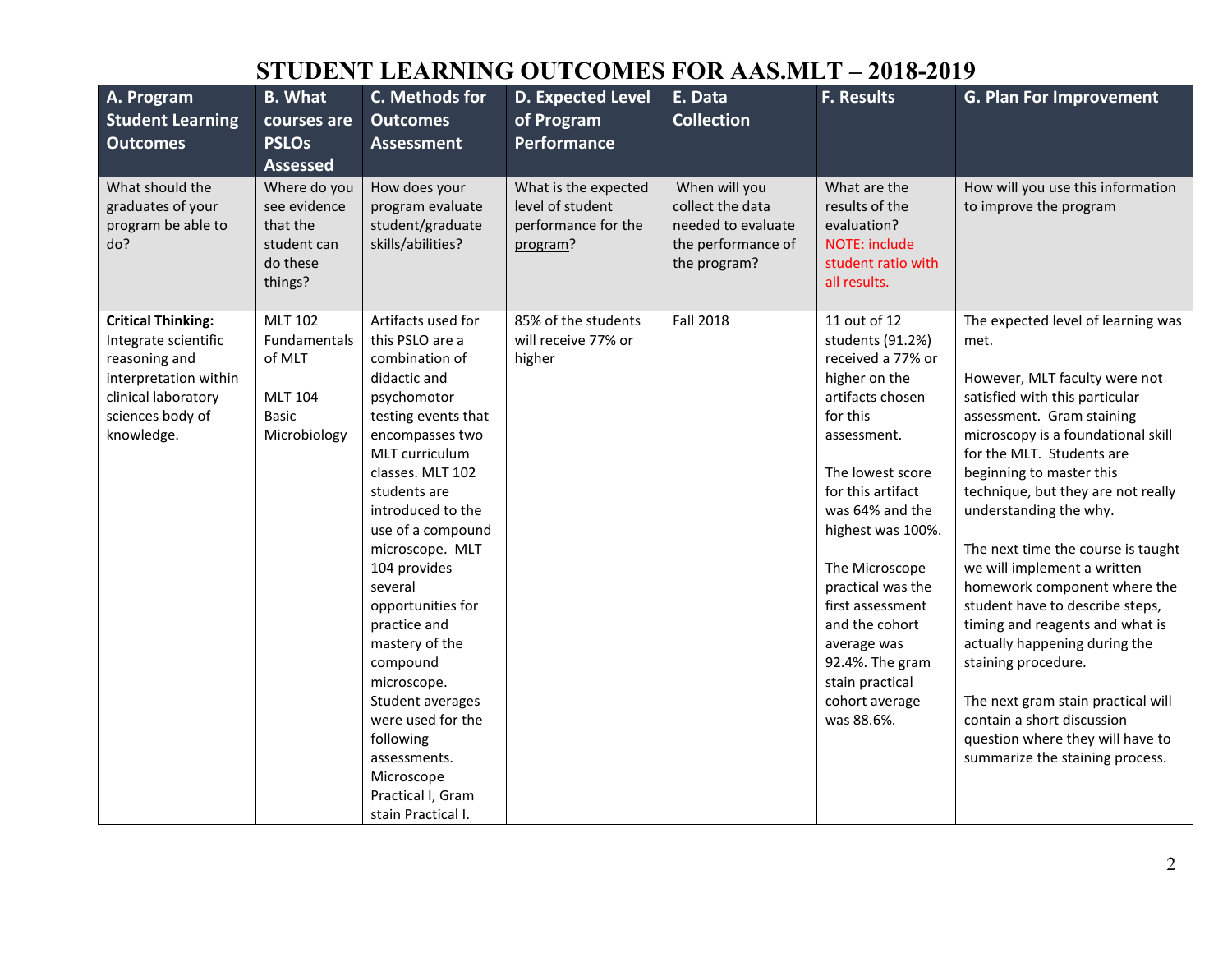#### **STUDENT LEARNING OUTCOMES FOR AAS.MLT – 2018-2019**

| A. Program<br><b>Student Learning</b><br><b>Outcomes</b>                                                                                            | <b>B.</b> What<br>courses<br>are<br><b>PSLOs</b><br><b>Assessed</b>                  | C. Methods for<br><b>Outcomes</b><br><b>Assessment</b>                                                                                                                                                                   | <b>D. Expected Level</b><br>of Program<br>Performance                       | E. Data Collection F. Results                                                                 |                                                                                                                                                                                                                                                                                                            | <b>G. Plan For Improvement</b>                                                                                 |
|-----------------------------------------------------------------------------------------------------------------------------------------------------|--------------------------------------------------------------------------------------|--------------------------------------------------------------------------------------------------------------------------------------------------------------------------------------------------------------------------|-----------------------------------------------------------------------------|-----------------------------------------------------------------------------------------------|------------------------------------------------------------------------------------------------------------------------------------------------------------------------------------------------------------------------------------------------------------------------------------------------------------|----------------------------------------------------------------------------------------------------------------|
| What should the<br>graduates of your<br>program be able to<br>do?                                                                                   | Where do<br>you see<br>evidence<br>that the<br>student<br>can do<br>these<br>things? | How does your<br>program evaluate<br>student/graduate<br>skills/abilities?                                                                                                                                               | What is the expected<br>level of student<br>performance for the<br>program? | When will you collect<br>the data needed to<br>evaluate the<br>performance of the<br>program? | What are the<br>results of the<br>evaluation?<br>NOTE: include<br>student ratio with<br>all results.                                                                                                                                                                                                       | How will you use this information<br>to improve the program                                                    |
| <b>Critical Thinking:</b><br>Integrate scientific<br>reasoning and<br>interpretation within<br>clinical laboratory<br>sciences body of<br>knowledge | <b>MLT 131</b><br>Clinical<br>Chemistry                                              | Artifacts used for<br>this PSLO are the<br>module exam III<br>and three online<br>quizzes for clinical<br>enzymology.<br>Enzymes<br>encompass the<br>largest area of<br>diagnostic testing in<br>laboratory<br>medicine. | 85% of the students<br>will receive 77% or<br>higher                        | <b>Fall 2018</b>                                                                              | 11 out of 12<br>students (91.2%)<br>received a 77% or<br>higher on the<br>artifacts chosen<br>for this<br>assessment.<br>The lowest score<br>for this artifact<br>was 72% and the<br>highest was 103%.<br>The three online<br>quizzes are low<br>stakes<br>assessments the<br>cohort average<br>was 81.8%. | The expected level of learning was<br>met. Will continue to use<br>performance metrics to evaluate<br>results. |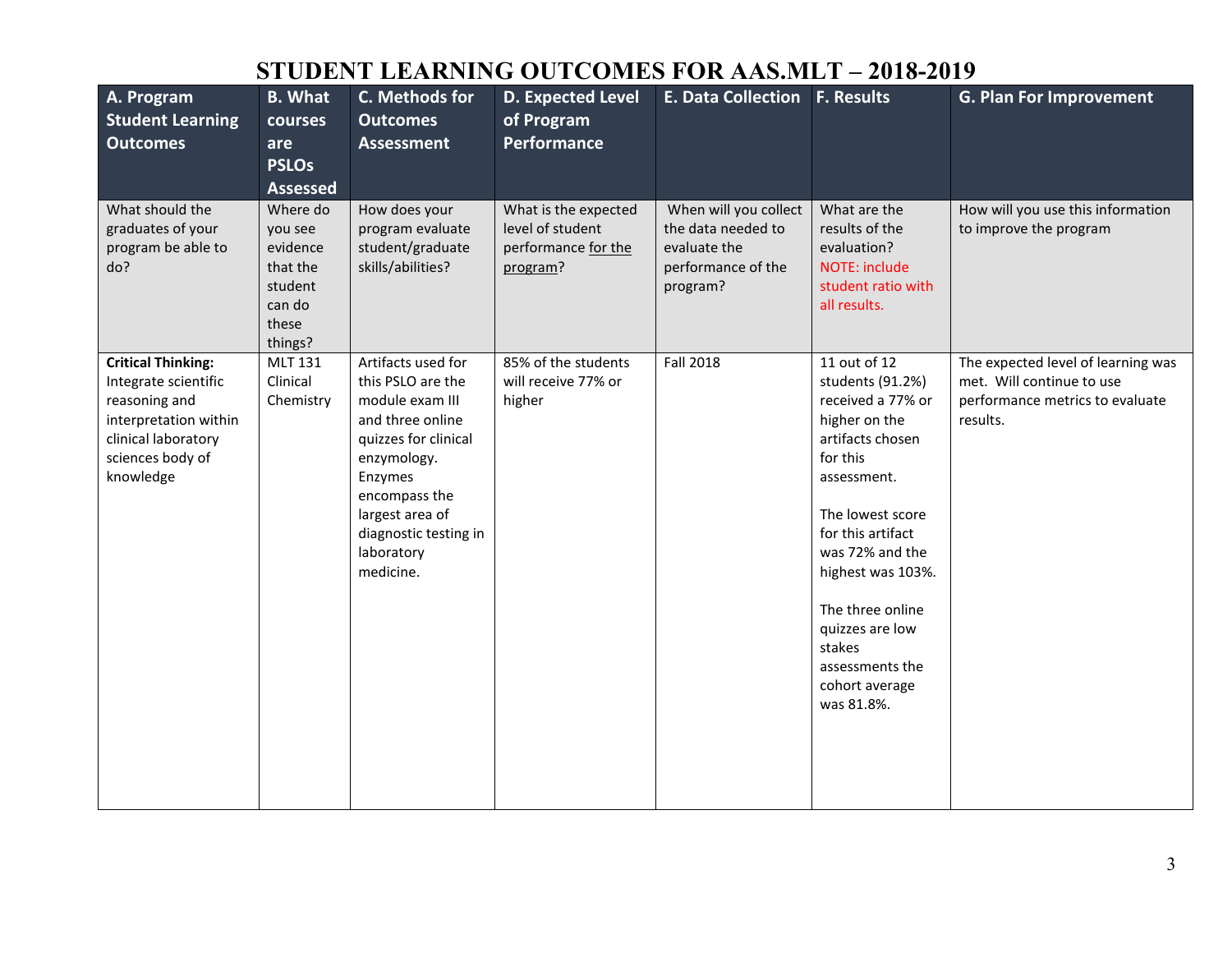# **STUDENT LEARNING OUTCOMES FOR AAS.MLT – 2019-2020**

| A. Program<br><b>Student Learning</b><br><b>Outcomes</b>                                                                                             | <b>B.</b> What<br>courses are<br><b>PSLOs</b><br><b>Assessed</b>               | C. Methods<br>for Outcomes<br><b>Assessment</b>                                                                                                                                                                                                                                    | <b>D. Expected Level</b><br>of Program<br>Performance                       | E. Data Collection F. Results                                                                 |                                                                                                                                                                                                                                      | <b>G. Plan For Improvement</b>                                                                                     |
|------------------------------------------------------------------------------------------------------------------------------------------------------|--------------------------------------------------------------------------------|------------------------------------------------------------------------------------------------------------------------------------------------------------------------------------------------------------------------------------------------------------------------------------|-----------------------------------------------------------------------------|-----------------------------------------------------------------------------------------------|--------------------------------------------------------------------------------------------------------------------------------------------------------------------------------------------------------------------------------------|--------------------------------------------------------------------------------------------------------------------|
| What should the<br>graduates of your<br>program be able to<br>do?                                                                                    | Where do you<br>see evidence<br>that the<br>student can<br>do these<br>things? | How does your<br>program evaluate<br>student/graduate<br>skills/abilities?                                                                                                                                                                                                         | What is the expected<br>level of student<br>performance for the<br>program? | When will you collect<br>the data needed to<br>evaluate the<br>performance of the<br>program? | What are the<br>results of the<br>evaluation?<br>NOTE: include<br>student ratio with<br>all results.                                                                                                                                 | How will you use this information<br>to improve the program                                                        |
| <b>Critical Thinking:</b><br>Integrate scientific<br>reasoning and<br>interpretation within<br>clinical laboratory<br>sciences body of<br>knowledge. | <b>MLT 102</b><br>Fundamentals<br>of MLT                                       | Artifact used for<br>this PSLO was the<br>module II exam<br>where students<br>were assessed on<br>the production,<br>structure, and<br>function of all<br>common blood<br>cells including,<br>but not limited to<br>normal and<br>abnormal<br>appearance and<br>laboratory values. | 85% of the students<br>will receive 77% or<br>higher.                       | Fall 2019                                                                                     | 11 out of 15<br>students received<br>(73.3%) received a<br>77% or higher for<br>the artifact chosen<br>for this<br>assessment.<br>The lowest for<br>artifact was 65%,<br>the highest was<br>100%.<br>The cohort<br>average was 83.9% | The expected level of learning was<br>not met. Will continue to use<br>performance metrics to evaluate<br>results. |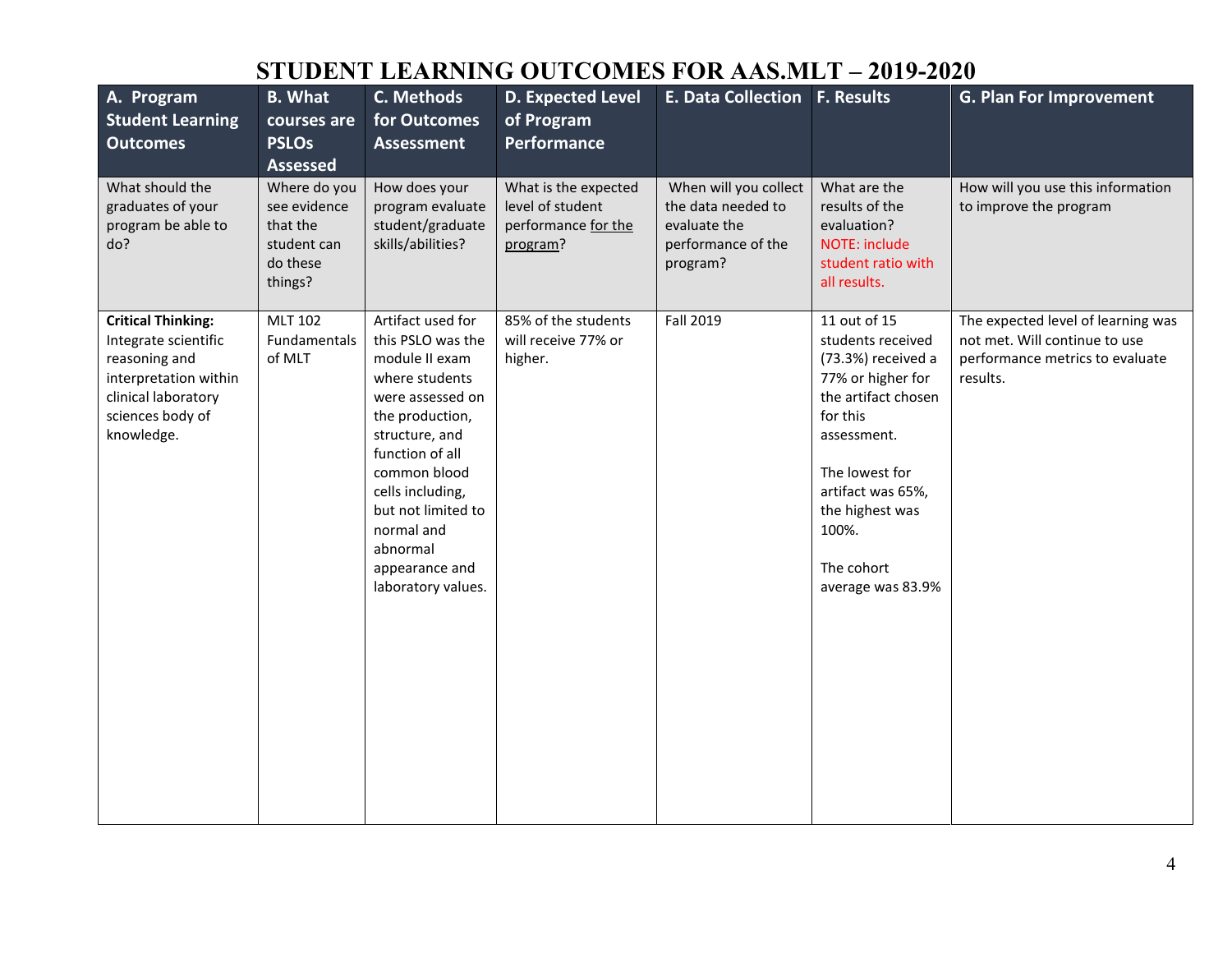# **STUDENT LEARNING OUTCOMES FOR AAS.MLT – 2019-2020**

| A. Program<br><b>Student Learning</b><br><b>Outcomes</b>                      | <b>B.</b> What<br>courses<br>are PSLOs<br><b>Assessed</b>                         | C. Methods for<br><b>Outcomes</b><br><b>Assessment</b>                                                                                                                                                                   | <b>D. Expected Level</b><br>of Program<br><b>Performance</b>                | E. Data Collection   F. Results                                                               |                                                                                                                                                                                 | <b>G. Plan For Improvement</b>                                                                                                                                                                                                                                                                                                                                    |
|-------------------------------------------------------------------------------|-----------------------------------------------------------------------------------|--------------------------------------------------------------------------------------------------------------------------------------------------------------------------------------------------------------------------|-----------------------------------------------------------------------------|-----------------------------------------------------------------------------------------------|---------------------------------------------------------------------------------------------------------------------------------------------------------------------------------|-------------------------------------------------------------------------------------------------------------------------------------------------------------------------------------------------------------------------------------------------------------------------------------------------------------------------------------------------------------------|
| What should the<br>graduates of your<br>program be able to<br>do?             | Where do<br>you see<br>evidence<br>that the<br>student can<br>do these<br>things? | How does your<br>program evaluate<br>student/graduate<br>skills/abilities?                                                                                                                                               | What is the expected<br>level of student<br>performance for the<br>program? | When will you<br>collect the data<br>needed to evaluate<br>the performance of<br>the program? | What are the<br>results of the<br>evaluation?<br>NOTE: include<br>student ratio with<br>all results.                                                                            | How will you use this information<br>to improve the program                                                                                                                                                                                                                                                                                                       |
| <b>Communication:</b><br>Communicate<br>information and<br>ideas effectively. | <b>MLT 115</b><br>Immunology                                                      | Artifact used for<br>this PSLO was a<br>paper on a virus of<br>the student's<br>choice. The<br>assignment<br>required<br>components: cause<br>of illness, signs and<br>symptoms, testing,<br>prognosis and<br>treatment. | 85% of the students<br>will receive 77% or<br>higher.                       | Fall 2019                                                                                     | 15 out of 15<br>students received<br>a grade of 77% or<br>higher for this<br>artifact chosen for<br>this assignment.<br>All students met<br>the requirements<br>and scored 100% | The expected level of learning was<br>met.<br>This is a low stakes assignment<br>that students generally do well on<br>if they follow instructions. MLT<br>cohort as a group, are generally<br>introverts and we have to provide<br>assignments that force them out of<br>their comfort zone. Will continue<br>to use performance metrics to<br>evaluate results. |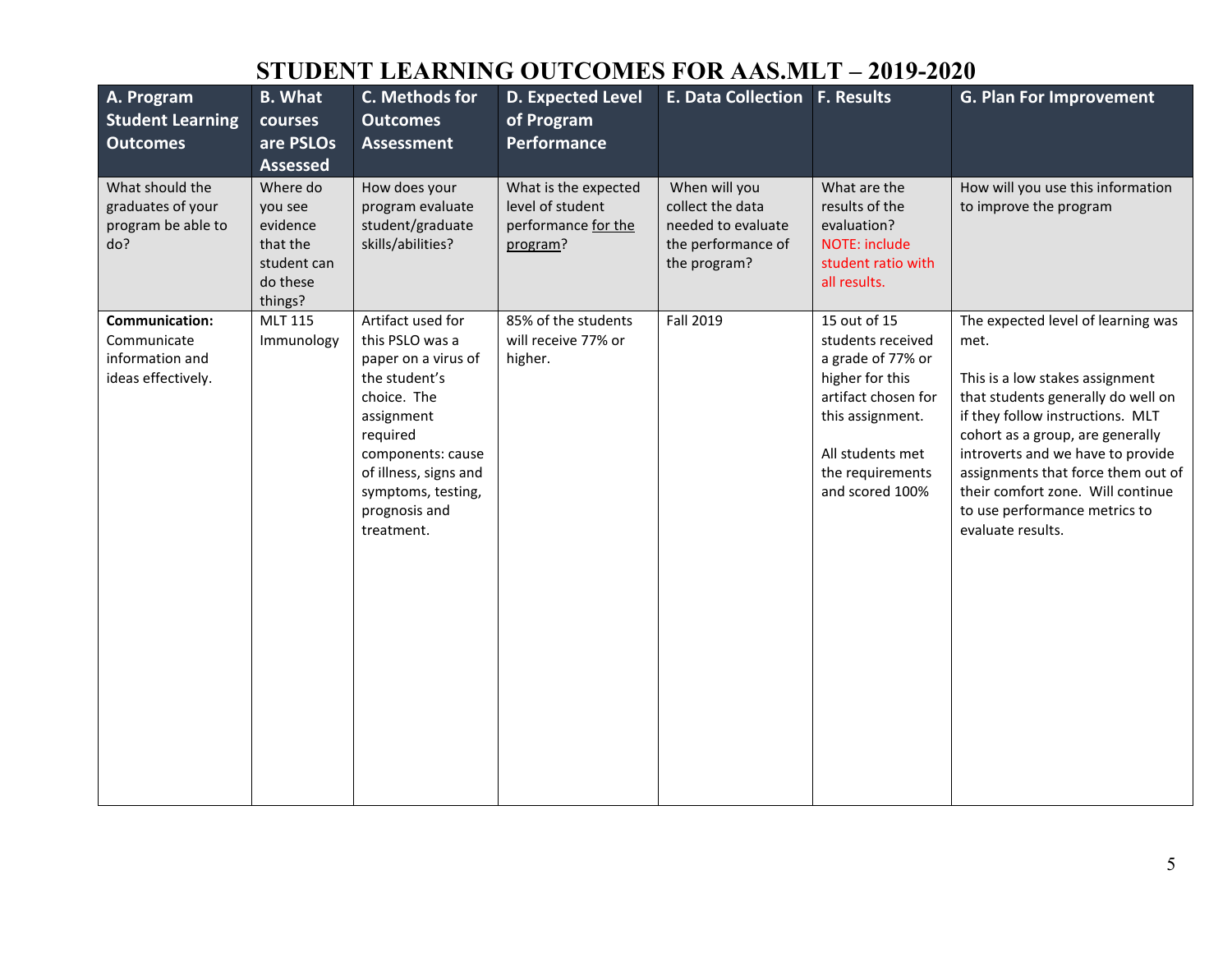# **STUDENT LEARNING OUTCOMES FOR AAS.MLT – 2019-2020**

| A. Program<br><b>Student Learning</b><br><b>Outcomes</b>                                                                                                            | <b>B. What courses</b><br>are PSLOs<br><b>Assessed</b>                   | C. Methods for<br><b>Outcomes</b><br><b>Assessment</b>                                                                                                                                         | D. Expected<br><b>Level of Program</b><br><b>Performance</b>                | E. Data<br><b>Collection</b>                                                                  | <b>F. Results</b>                                                                                                                                                                                                         | <b>G. Plan For Improvement</b>                                                                                                                                                                                                                                                                                                                                                                                                                                                                                                                                                                                                                                           |
|---------------------------------------------------------------------------------------------------------------------------------------------------------------------|--------------------------------------------------------------------------|------------------------------------------------------------------------------------------------------------------------------------------------------------------------------------------------|-----------------------------------------------------------------------------|-----------------------------------------------------------------------------------------------|---------------------------------------------------------------------------------------------------------------------------------------------------------------------------------------------------------------------------|--------------------------------------------------------------------------------------------------------------------------------------------------------------------------------------------------------------------------------------------------------------------------------------------------------------------------------------------------------------------------------------------------------------------------------------------------------------------------------------------------------------------------------------------------------------------------------------------------------------------------------------------------------------------------|
| What should the<br>graduates of your<br>program be able to<br>do?                                                                                                   | Where do you see<br>evidence that the<br>student can do<br>these things? | How does your<br>program evaluate<br>student/graduate<br>skills/abilities?                                                                                                                     | What is the expected<br>level of student<br>performance for the<br>program? | When will you<br>collect the data<br>needed to evaluate<br>the performance of<br>the program? | What are the<br>results of the<br>evaluation?<br><b>NOTE: include</b><br>student ratio with<br>all results.                                                                                                               | How will you use this<br>information to improve the<br>program                                                                                                                                                                                                                                                                                                                                                                                                                                                                                                                                                                                                           |
| <b>Quality: Perform</b><br>laboratory<br>procedures from<br>simple to complex,<br>including specimen<br>collection,<br>processing, analysis,<br>and interpretation. | <b>MLT 120</b><br>Immunohematology                                       | Artifact used for<br>the PSLO is a<br>practical grade on<br>antibody<br>identification.<br>Students are given<br>three panels they<br>must solve and<br>answer 4<br>questions for each<br>one. | 85% of the students<br>will receive 77% or<br>higher.                       | Spring 2019                                                                                   | 8 out of 12<br>students (66.6%)<br>received 77% or<br>higher for this<br>artifact chosen for<br>this assignment.<br>The lowest for<br>artifact was 26%,<br>the highest was<br>94%.<br>The cohort<br>average was<br>74.58% | The expected level of learning<br>was not met.<br>Spring 2020 grades were<br>inflated due to transition to<br>online for pandemic. In spring<br>2021 faculty decided to<br>incorporate ABO, RH and<br>antibody Identification on the<br>practical to help give students<br>more opportunity for success.<br>Ironically the results were<br>similar 8 out of 12 students<br>(66.6%) received 77% or higher.<br>The improvement came in the<br>low/high and cohort averages.<br>The lowest for this artifact was<br>43% with the highest 97%. The<br>cohort average was 77%.<br>Antibody identification is the<br>single most difficult concept in<br>laboratory medicine. |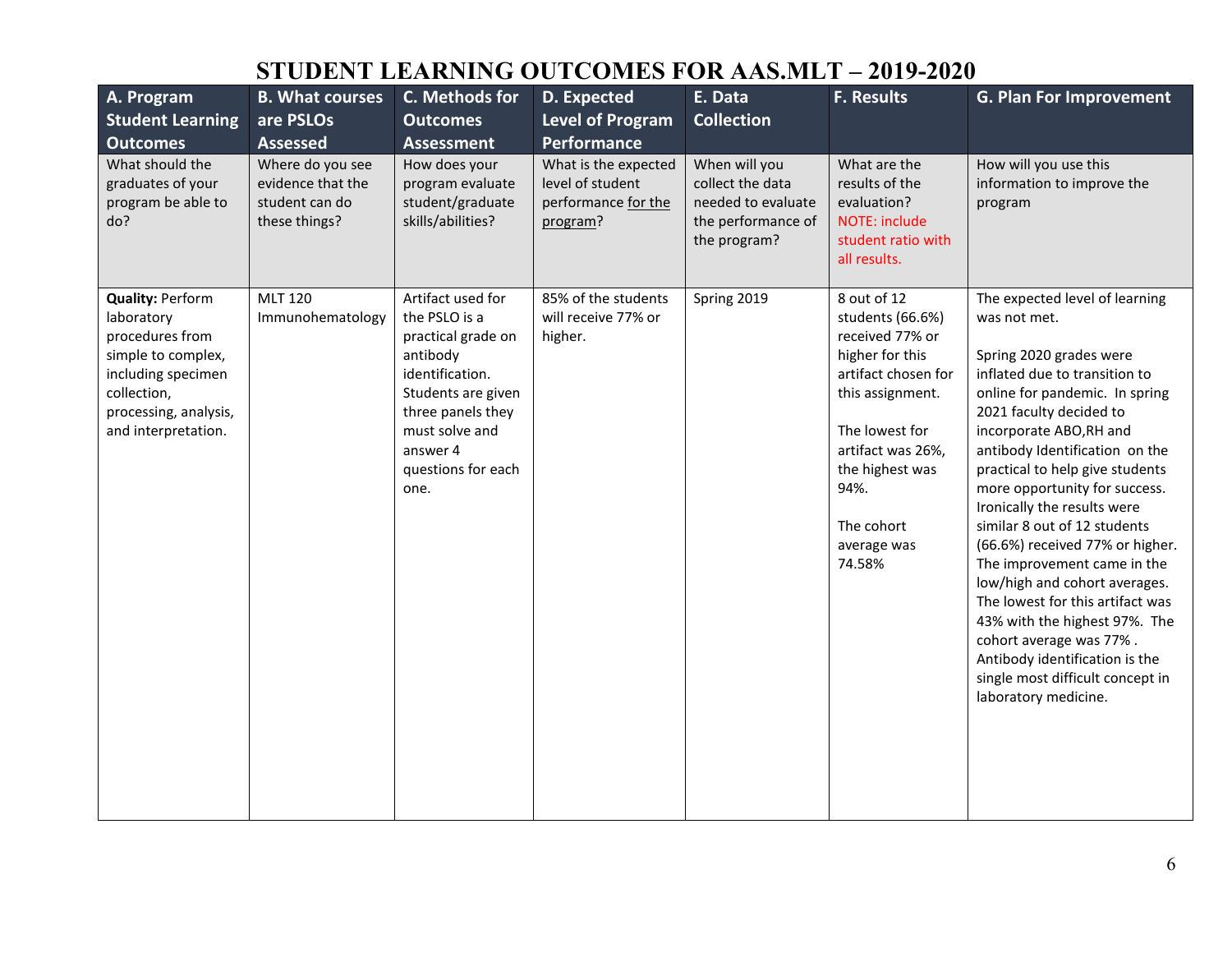# **STUDENT LEARNING OUTCOMES FOR AAS.MLT – 2020-2021**

| A. Program<br><b>Student Learning</b><br><b>Outcomes</b>                                                                                                         | <b>B.</b> What<br>courses are<br><b>PSLOs</b><br><b>Assessed</b>                 | C. Methods for<br><b>Outcomes</b><br><b>Assessment</b>                                                                                                                                              | <b>D. Expected Level</b><br>of Program<br><b>Performance</b>                | E. Data<br><b>Collection</b>                                                                  | <b>F. Results</b>                                                                                                                                                                                                                   | <b>G. Plan For Improvement</b>                                                                                                                                                                                                                                                                                                                                                                                                              |
|------------------------------------------------------------------------------------------------------------------------------------------------------------------|----------------------------------------------------------------------------------|-----------------------------------------------------------------------------------------------------------------------------------------------------------------------------------------------------|-----------------------------------------------------------------------------|-----------------------------------------------------------------------------------------------|-------------------------------------------------------------------------------------------------------------------------------------------------------------------------------------------------------------------------------------|---------------------------------------------------------------------------------------------------------------------------------------------------------------------------------------------------------------------------------------------------------------------------------------------------------------------------------------------------------------------------------------------------------------------------------------------|
| What should the<br>graduates of your<br>program be able to<br>do?                                                                                                | Where do you<br>see evidence<br>that the<br>student can<br>do these<br>things?   | How does your<br>program evaluate<br>student/graduate<br>skills/abilities?                                                                                                                          | What is the expected<br>level of student<br>performance for the<br>program? | When will you collect<br>the data needed to<br>evaluate the<br>performance of the<br>program? | What are the<br>results of the<br>evaluation?<br>NOTE: include<br>student ratio with<br>all results.                                                                                                                                | How will you use this information<br>to improve the program                                                                                                                                                                                                                                                                                                                                                                                 |
| <b>Applied Learning:</b><br>Develop competency<br>in the theoretical<br>knowledge necessary<br>to prepare for the<br>national certification<br>examination.      | <b>MLT Clinical</b><br>Courses: MLT<br>251, MLT 252,<br>MLT 253, and<br>MLT 254. | Artifact used for<br>this PSLO is a<br>registry test<br>preparation web<br>based program.<br>Students are<br>required to<br>generate discipline<br>specific practice<br>tests for each<br>rotation. | 85% of the students<br>will receive 77% or<br>higher.                       | Fall 2020 and Spring<br>2021.                                                                 | 11 out 11 students<br>(93.6%) students<br>received 77% or<br>higher for this<br>artifact chosen for<br>this assignment.<br>Lowest score was<br>90% and highest<br>score 100%.                                                       | The expected level of learning was<br>met. Will continue to use<br>performance metrics to evaluate<br>results.                                                                                                                                                                                                                                                                                                                              |
| <b>Quality: Perform</b><br>laboratory procedures<br>from simple to<br>complex, including<br>specimen collection,<br>processing, analysis,<br>and interpretation. | <b>MLT 230</b><br>Clinical<br>Chemistry                                          | Artifact used for<br>this PSLO is three<br>practical exams for<br>MLT 230. Practical<br>exams focus on<br>psychomotor skills<br>needed in the<br>clinical lab.                                      | 85% of the students<br>will receive 77% or<br>higher.                       | Summer 2020                                                                                   | Practical 1-8 out<br>of 11 (72.7%)<br>students received<br>77% or higher.<br>Practical 2-10 out<br>of 11 (90.9%)<br>students received<br>77% or higher.<br>Practical 3-11 out<br>of 11 (100%)<br>students received<br>77% or higher | The expected level of learning was<br>met. This benchmark was a spiral<br>evaluation where practical 1<br>prepared foundational lab skills<br>and the students improved as the<br>evaluation spiraled through all<br>three assessments. The cohort<br>averages improved within the<br>sequential spiral. Practical 1 80%,<br>Practical 2, 92% and Practical 3<br>93.9%. Will continue to use<br>performance metrics to evaluate<br>results. |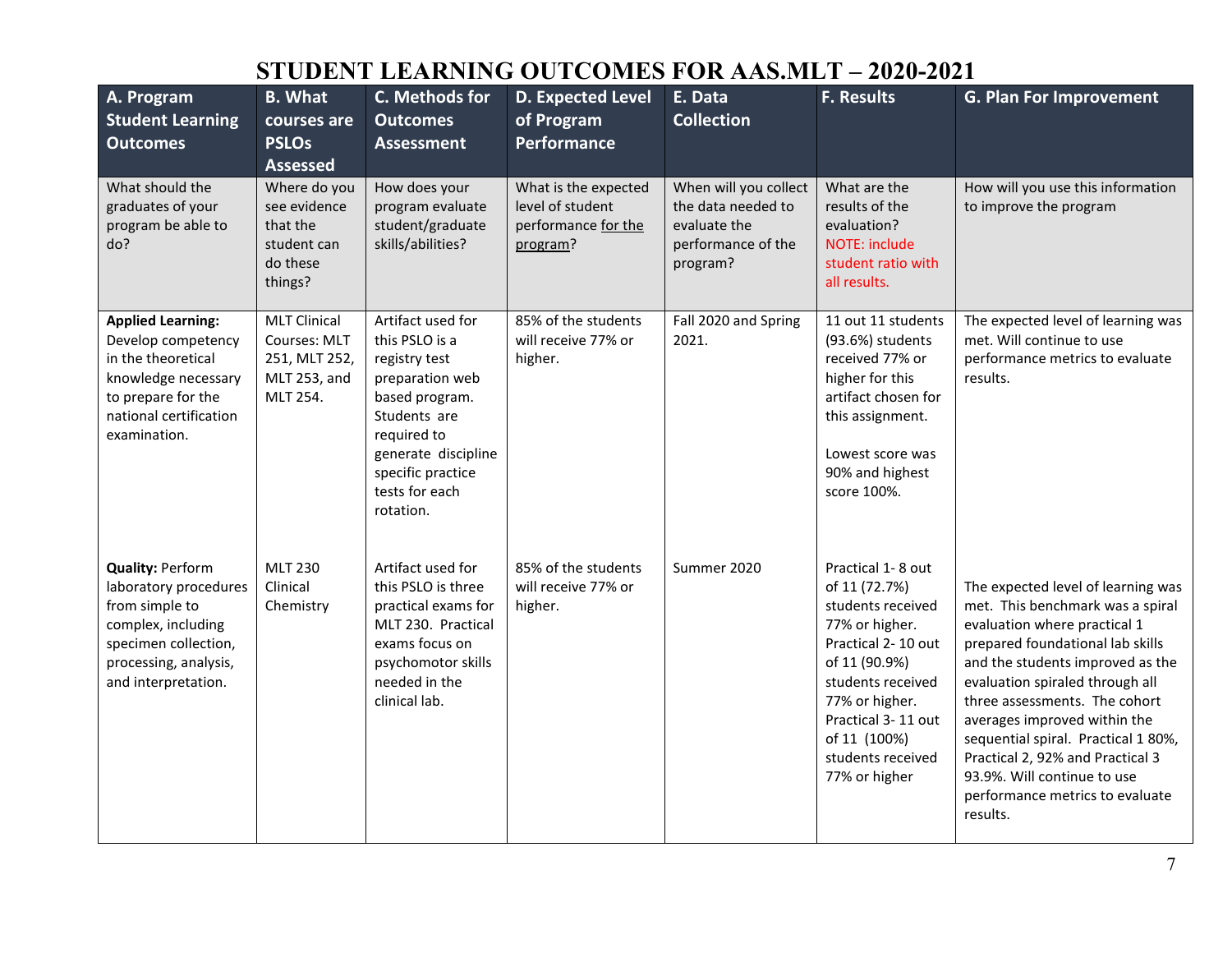# **STUDENT LEARNING OUTCOMES FOR AAS.MLT – 2020-2021**

| A. Program<br><b>Student Learning</b><br><b>Outcomes</b>                                                                                                         | <b>B.</b> What<br>courses are<br><b>PSLOs</b><br><b>Assessed</b>               | C. Methods for<br><b>Outcomes</b><br><b>Assessment</b>                                                                                                                 | <b>D. Expected Level</b><br>of Program<br>Performance                       | E. Data<br><b>Collection</b>                                                                  | <b>F. Results</b>                                                                                                                                                                                                                                                                                                                                  | <b>G. Plan For Improvement</b>                                                                                                                                                                                                                                                                                                                                                                                                                                                                                                                                                                                                                                                                                                                                                                                                                               |
|------------------------------------------------------------------------------------------------------------------------------------------------------------------|--------------------------------------------------------------------------------|------------------------------------------------------------------------------------------------------------------------------------------------------------------------|-----------------------------------------------------------------------------|-----------------------------------------------------------------------------------------------|----------------------------------------------------------------------------------------------------------------------------------------------------------------------------------------------------------------------------------------------------------------------------------------------------------------------------------------------------|--------------------------------------------------------------------------------------------------------------------------------------------------------------------------------------------------------------------------------------------------------------------------------------------------------------------------------------------------------------------------------------------------------------------------------------------------------------------------------------------------------------------------------------------------------------------------------------------------------------------------------------------------------------------------------------------------------------------------------------------------------------------------------------------------------------------------------------------------------------|
| What should the<br>graduates of your<br>program be able to<br>do?                                                                                                | Where do you<br>see evidence<br>that the<br>student can<br>do these<br>things? | How does your<br>program evaluate<br>student/graduate<br>skills/abilities?                                                                                             | What is the expected<br>level of student<br>performance for the<br>program? | When will you collect<br>the data needed to<br>evaluate the<br>performance of the<br>program? | What are the<br>results of the<br>evaluation?<br>NOTE: include<br>student ratio with<br>all results.                                                                                                                                                                                                                                               | How will you use this information<br>to improve the program                                                                                                                                                                                                                                                                                                                                                                                                                                                                                                                                                                                                                                                                                                                                                                                                  |
| <b>Quality: Perform</b><br>laboratory procedures<br>from simple to<br>complex, including<br>specimen collection,<br>processing, analysis,<br>and interpretation. | MLT 108-<br>Urinalysis and<br><b>Body Fluids</b>                               | Artifact used for<br>this PSLO is the<br>chapter five<br>chemical<br>composition exam.<br>A comparison was<br>made between<br>summer of 2020<br>and summer of<br>2021. | 85% of the students<br>will receive 77% or<br>higher.                       | Summer 2020 and<br>Summer 2021                                                                | SU-2020-6 out of<br>11 students<br>(54.5%) received<br>77% or higher for<br>the artifact chosen<br>for this<br>assignment.<br>Lowest score was<br>52.28% and<br>highest 90.48%<br>SU-2021 7 out of 7<br>students (100%)<br>received 77% or<br>higher for this<br>artifact for this<br>assignment.<br>Lowest score was<br>87% and highest<br>94.8%. | The expected level of learning was<br>not met for summer 2020, but<br>was met for summer of 2021.<br>The chapter 5 exam was<br>comparable in format, rigor and<br>number of questions. However,<br>the comparison does not fairly<br>align due to the pandemic.<br>Summer 2020 students had course<br>work from the spring term to<br>complete along with two new MLT<br>courses. These students had five<br>classes to manage in a 10-week<br>term. The summer of 2021<br>students only had expected work<br>load to complete (two classes).<br>The outcome was considerably<br>better for summer 2021 students.<br>During the capstone review<br>classes in fall of 2020, faculty<br>identified gaps in knowledge for<br>our summer 2020 students.<br>Identified gaps were<br>supplemented with review<br>materials and certification review<br>questions. |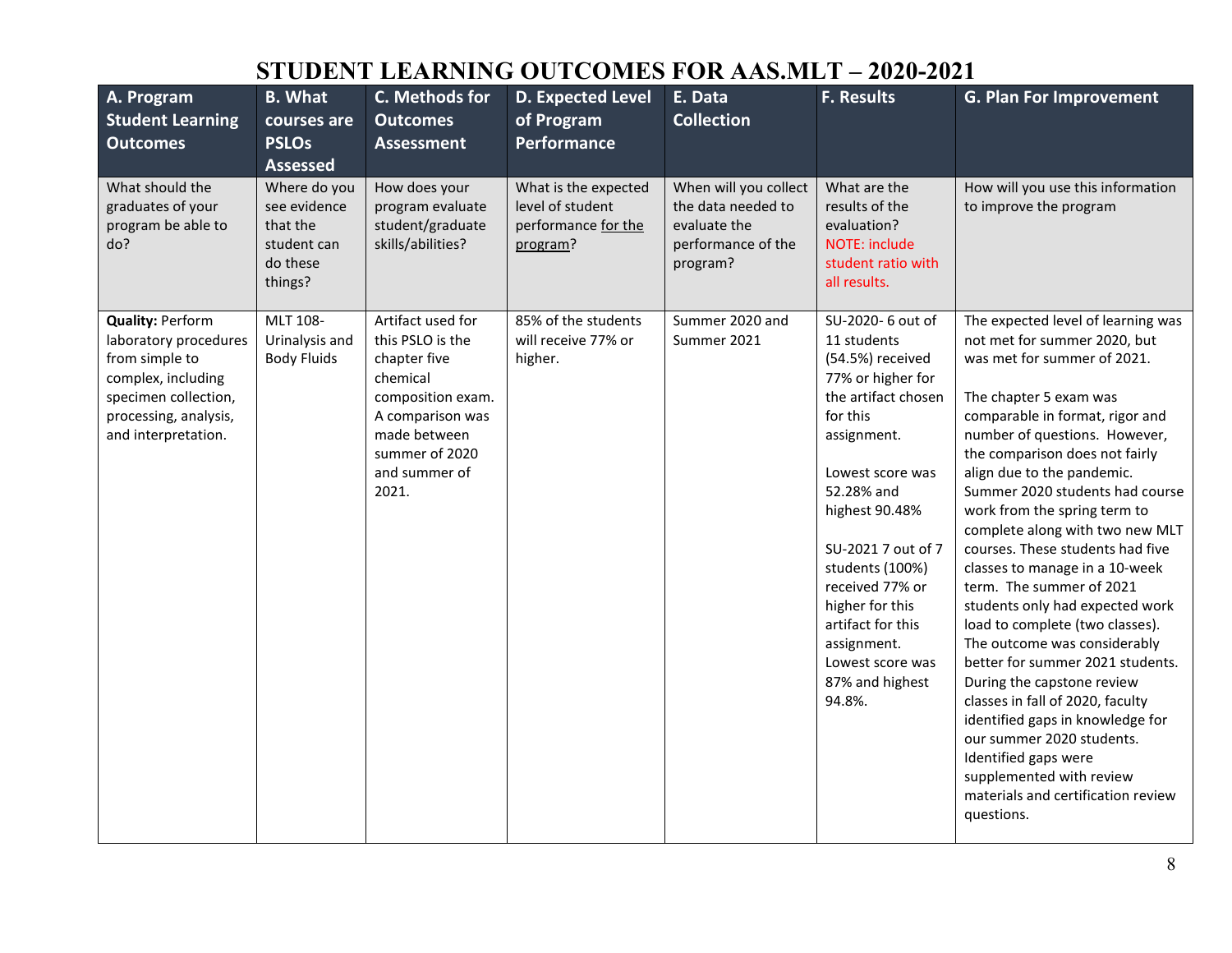#### **CONTINUOUS STUDENT IMPROVEMENT**

#### **This Cycle's Results and Comparison to Last Cycle's and Recommended Actions:**

During the 2016-2018 assessment cycle the MLT program key focus was to improve the ASCP certification pass rate. Since 2015 we have seen pass rates improve. Our lowest score occurred in 2015 with 60% pass rate. Since then, we have maintained an 81.73% pass rate over the last seven years. Gaps in the curriculum were identified during our last assessment cycle, particularly in chemistry and Immunohematology. MLT faculty did a comprehensive curriculum review in 2017. We mapped the curriculum to the ASCP test outline and identified problem areas in our curriculum. We added additional classes in clinical chemistry, and immunology and in 2019 added a parasitology class. We went from 8 credits in anatomy and physiology to 4 credit hours. We also made math and A&P a prerequisite for the program. This change allowed us to go from two MLT classes in the first semester to four MLT prefix classes. We were seeing a gradual increase over the last three years with 87.5% in 2019. Then the pandemic impacted student success. We had 9/12 students pass ASCP certification, giving us a 75% pass rate for 2020. The class of 2021 was also greatly impacted by the pandemic. We are currently at a 100% pass rate, but have 5 students left to take the exam. We are concerned about these students. They keep pushing their test dates back. This is a variable we cannot control.

During the 2021-2022 academic year MLT faculty will complete a comprehensive curriculum review. ASCP has expanded the test blueprint and we plan to map this to our curriculum. The ASCP exam has seven categories to test student knowledge. Faculty are tracking categorical results and we have seen a decrease in laboratory operations which includes laboratory mathematics. Over the last two years we have added mathematic reviews to the capstone class. The Assessment has been online. Summer 2021 reinstated our comprehensive math review to MLT 230. We are going old school with a comprehensive paper and pencil exam. We will continue comprehensive math review for all disciplines during the four clinical courses during the 2<sup>nd</sup> year. Students will be required to score 80% or higher. If they fail, they will be given a 2<sup>nd</sup> attempt with remediation.

A secondary goal is to improve enrollment. We have increased our incoming freshman over the last couple years at 12 students. We do seem to have an enrollment boost for fall of 2021, we have 17 students enrolled.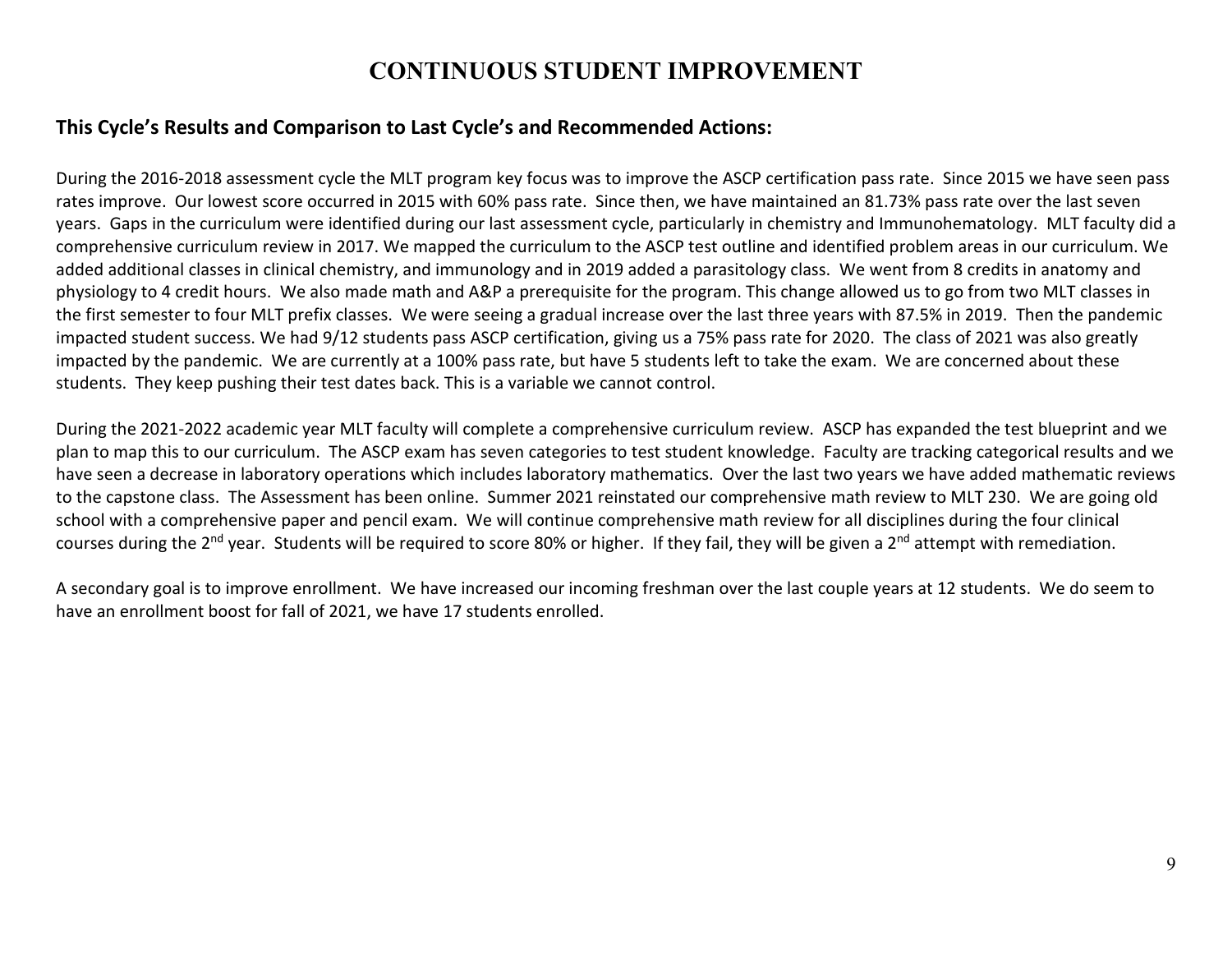#### **PROGRAM VITAL STATISCS**

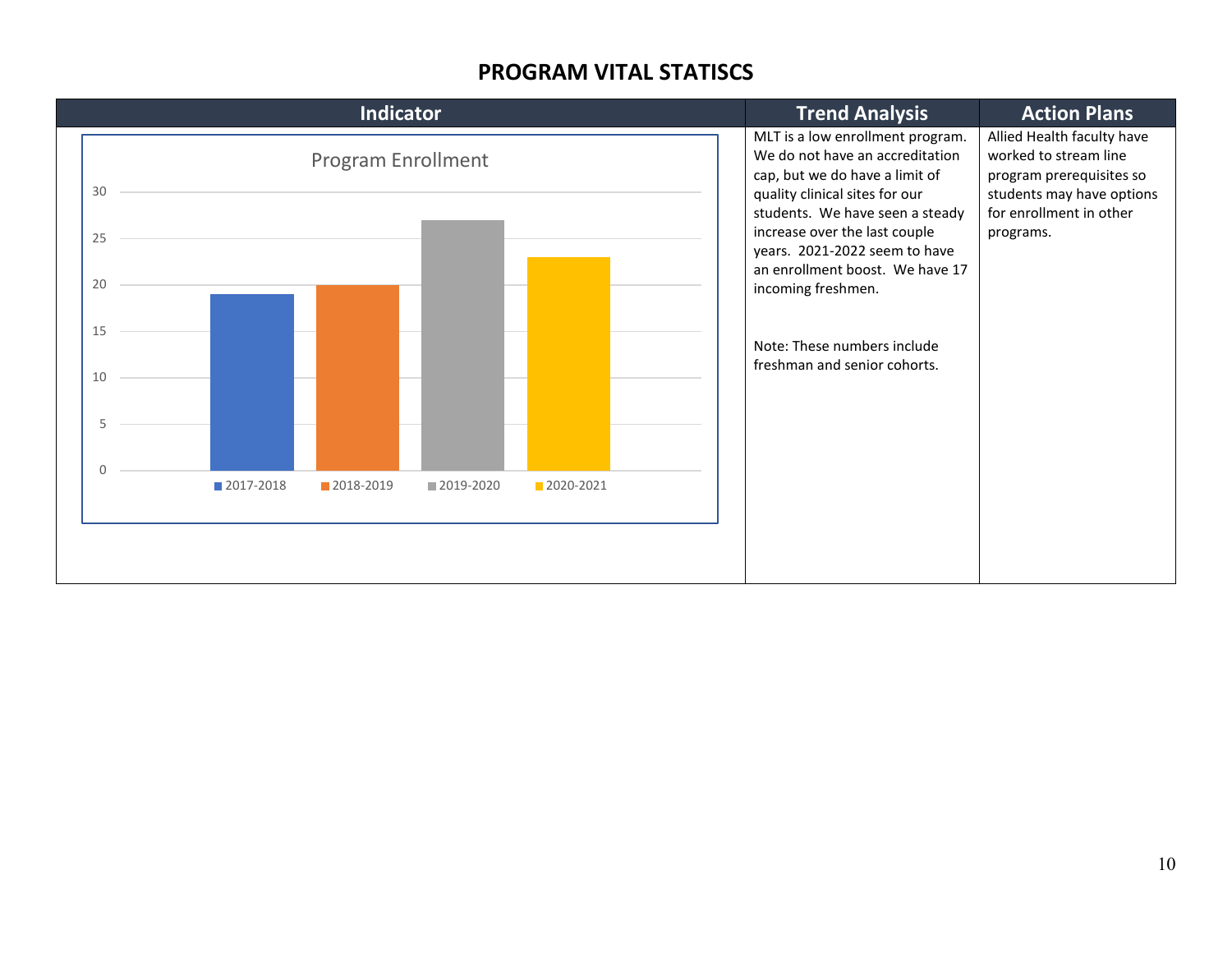| <b>Indicator</b>                                                                                           |             |                                   |                                              |             |  | <b>Trend Analysis</b>                                                                                                                                                                                                                                                                                                                                                                                                                                                                    | <b>Action Plans</b>                                                                                                    |
|------------------------------------------------------------------------------------------------------------|-------------|-----------------------------------|----------------------------------------------|-------------|--|------------------------------------------------------------------------------------------------------------------------------------------------------------------------------------------------------------------------------------------------------------------------------------------------------------------------------------------------------------------------------------------------------------------------------------------------------------------------------------------|------------------------------------------------------------------------------------------------------------------------|
| 100%<br>90%<br>80%<br>70%<br>60%<br>50%<br>40%<br>30%<br>20%<br>10%                                        |             | <b>Fall to Spring Persistance</b> |                                              |             |  | MLT faculty worked hard to<br>improve rigor in first semester.<br>We feel its kinder to identify<br>students early in a program for<br>academic weaknesses.<br>We want all students to be<br>successful. We are not targeting<br>anyone. Those who are not<br>successful fall in two categories:<br>They are students who do not<br>complete the low stakes quizzes<br>or have multiple incomplete<br>assignments. The others do not<br>have the academic abilities to be<br>successful. | MLT faculty will continue to<br>monitor student progress.                                                              |
| 0%                                                                                                         | ■ 2017-2018 | 2018-2019                         | ■ 2019-2020                                  | 2020-2021   |  |                                                                                                                                                                                                                                                                                                                                                                                                                                                                                          |                                                                                                                        |
| 100.00%<br>90.00%<br>80.00%<br>70.00%<br>60.00%<br>50.00%<br>40.00%<br>30.00%<br>20.00%<br>10.00%<br>0.00% | 2017-2018   | 2018-2019                         | <b>Fall to Fall Retention</b><br>■ 2019-2020 | ■ 2020-2021 |  | MLT program worked hard to<br>increase rigor in first and 2nd<br>semester. We were seeing<br>gradual success. The pandemic<br>did have an impact.<br>The pandemic did impact the<br>retention of several freshman<br>MLT students. Three freshmen<br>withdrew in late July of 2020<br>because they could not keep up<br>with work load of two semesters<br>of content in one semester.                                                                                                   | MLT faculty will continue<br>monitor student progress<br>from 2 <sup>nd</sup> semester to 3 <sup>rd</sup><br>semester. |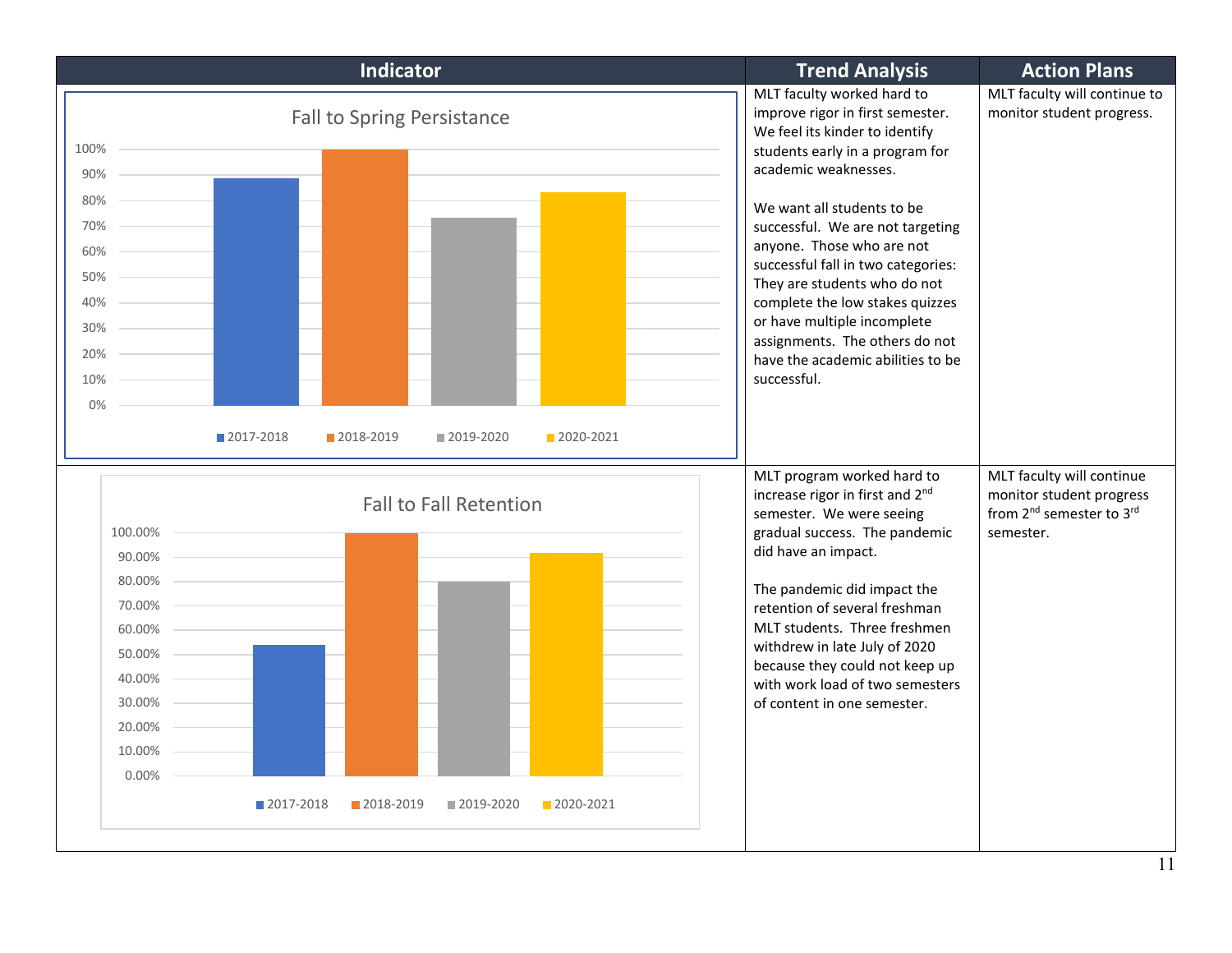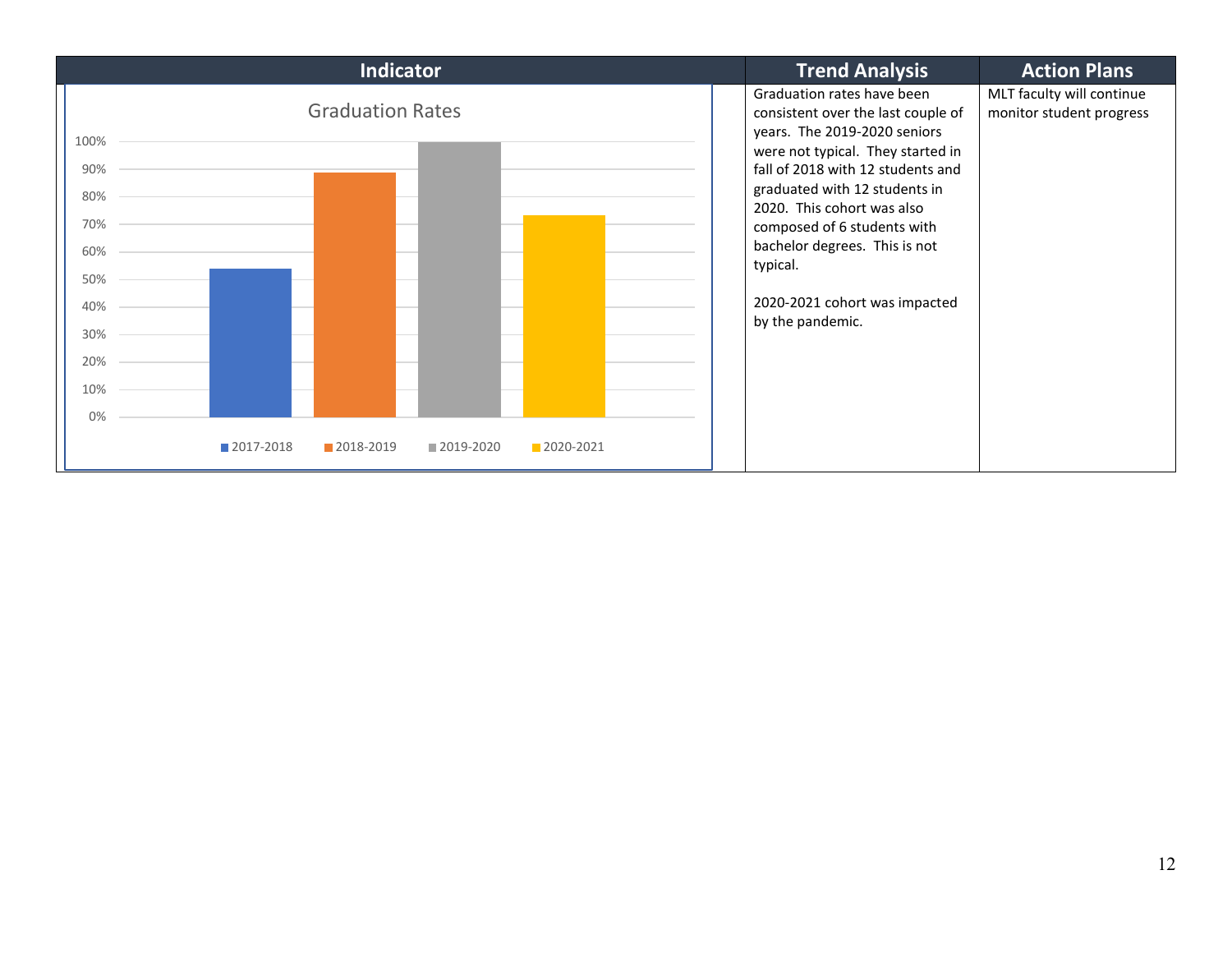|                        | Indicator                                        | <b>Trend Analysis</b>                                             | <b>Action Plans</b>                                    |
|------------------------|--------------------------------------------------|-------------------------------------------------------------------|--------------------------------------------------------|
|                        | Licensure Pass Rates                             | Licensure pass rate were trending<br>up starting in 2016.         | MLT faculty will continue<br>monitor student progress. |
| 100%                   |                                                  | The 2016-2018 cohort had a                                        |                                                        |
| 90%                    |                                                  | 83.3% pass rate.                                                  |                                                        |
| 80%                    |                                                  | The 2017-2019 cohort had a                                        |                                                        |
| 70%                    |                                                  | 87.5% pass rate.                                                  |                                                        |
| 60%                    |                                                  | The 2018-2020 cohort had a 75%                                    |                                                        |
| 50%                    |                                                  | pass rate. The pandemic did                                       |                                                        |
| 40%                    |                                                  | impact the success of this cohort.<br>The were placed on lockdown |                                                        |
| 30%                    |                                                  | during the heart of the MLT                                       |                                                        |
| 20%                    |                                                  | program (2 <sup>nd</sup> semester).                               |                                                        |
| 10%                    |                                                  | 2021 statistics are incomplete                                    |                                                        |
| 0%                     |                                                  | 5/11 have take exam. We are<br>currently at 100% pass rate.       |                                                        |
| *First time pass rates | 2017-2018<br>2018-2019<br>2020-2021<br>2019-2020 |                                                                   |                                                        |